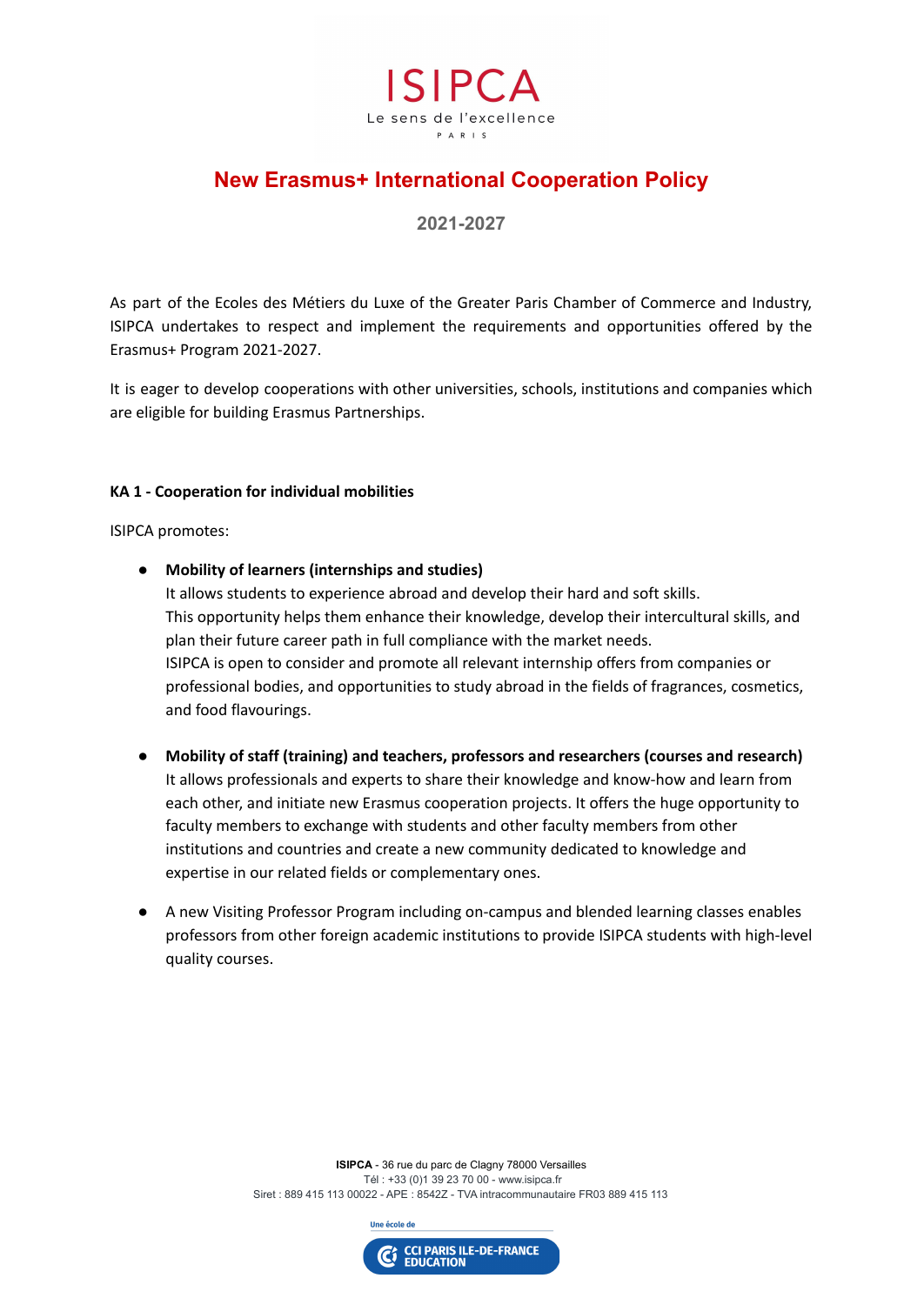

## **KA 2 - Cooperation with organisations and institutions**

ISIPCA is eager to take part in **Cooperation and Small-scale Partnerships**

- Co-building interconnected projects with other higher education institutions, as online or blended learning programs
- Stimulating innovative learning practices by developing 'learning by doing' schemes in workshops, meeting the requirements of professional needs and markets
- Developing higher education of women from over the world to empower them and provide them with high level and vocational knowledge, skills, entrepreneurial mindset, and employability
- Co-building inclusive higher education programs by fostering inclusive approaches for the mobility and cooperation activities, as learning mobility of target groups with fewer opportunities including disabled students, and information about good housing opportunities in France, and employment offers (apprenticeship, internship, job) from recruiters or employment service providers, and civic engagement opportunities.

ISIPCA is also willing to:

- launch joint projects in favour of **partnerships for excellence and partnerships or alliances for innovation**
- promote the **digital ecosystem offered by the Erasmus+ Program**, as the implementation of the European Student Card initiative.

## **Erasmus Coordinator:**

Sophie LATHUILLIERE, Head of International Affairs - [slathuilliere@isipca-lafabrique.fr](mailto:slathuilliere@isipca-lafabrique.fr)

**ISIPCA** - 36 rue du parc de Clagny 78000 Versailles Tél : +33 (0)1 39 23 70 00 - www.isipca.fr Siret : 889 415 113 00022 - APE : 8542Z - TVA intracommunautaire FR03 889 415 113